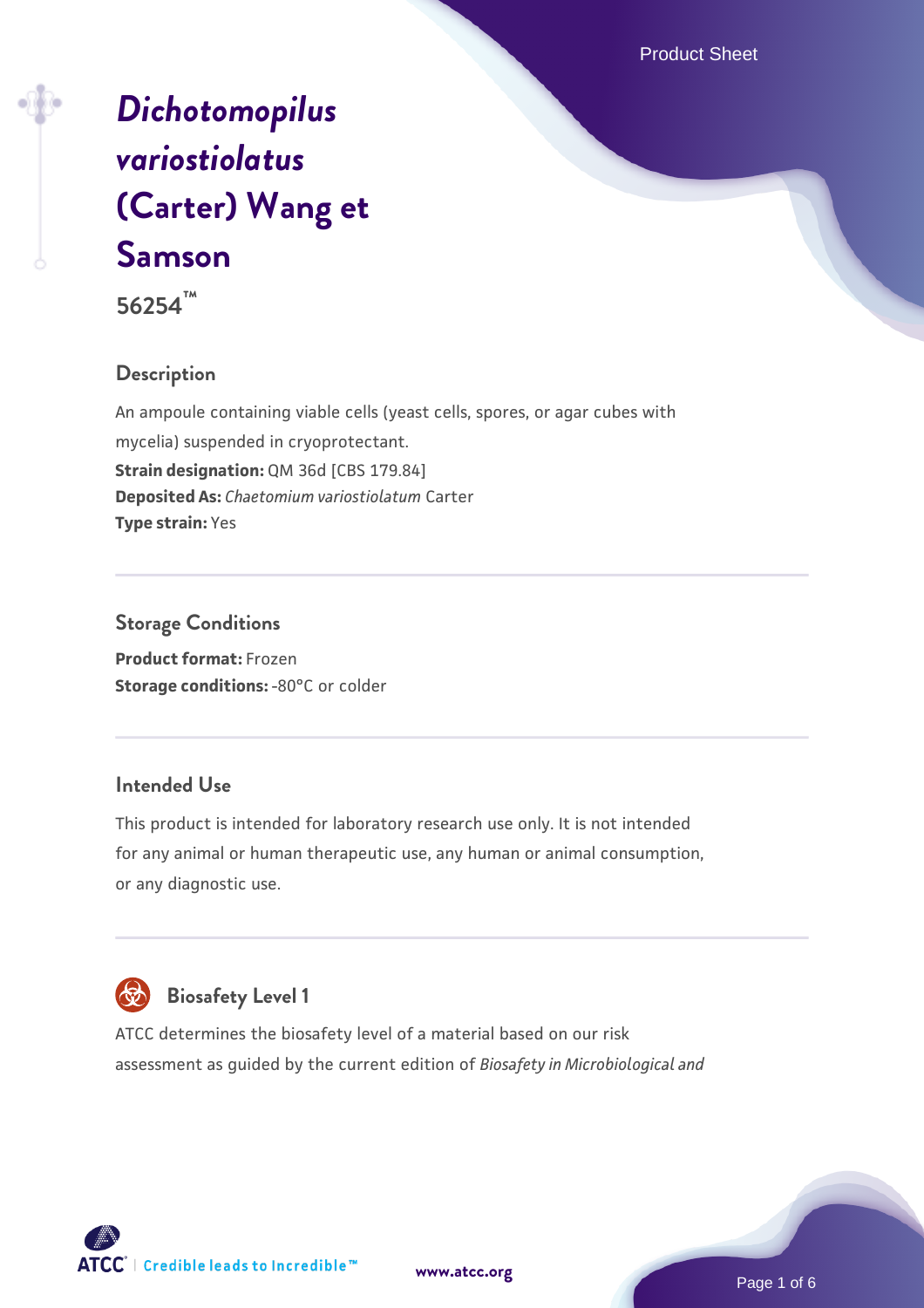*Biomedical Laboratories (BMBL)*, U.S. Department of Health and Human Services. It is your responsibility to understand the hazards associated with the material per your organization's policies and procedures as well as any other applicable regulations as enforced by your local or national agencies.

ATCC highly recommends that appropriate personal protective equipment is always used when handling vials. For cultures that require storage in liquid nitrogen, it is important to note that some vials may leak when submersed in liquid nitrogen and will slowly fill with liquid nitrogen. Upon thawing, the conversion of the liquid nitrogen back to its gas phase may result in the vial exploding or blowing off its cap with dangerous force creating flying debris. Unless necessary, ATCC recommends that these cultures be stored in the vapor phase of liquid nitrogen rather than submersed in liquid nitrogen.

#### **Certificate of Analysis**

For batch-specific test results, refer to the applicable certificate of analysis that can be found at www.atcc.org.

#### **Growth Conditions**

**Medium:**  [ATCC Medium 340: Rabbit food agar](https://www.atcc.org/-/media/product-assets/documents/microbial-media-formulations/3/4/0/atcc-medium-340.pdf?rev=254676f4d142497b89e898c48f4ebfc9) [ATCC Medium 336: Potato dextrose agar \(PDA\)](https://www.atcc.org/-/media/product-assets/documents/microbial-media-formulations/3/3/6/atcc-medium-336.pdf?rev=d9160ad44d934cd8b65175461abbf3b9) [ATCC Medium 337: Potato, dextrose, yeast agar \(PDY\)](https://www.atcc.org/-/media/product-assets/documents/microbial-media-formulations/3/3/7/atcc-medium-337.pdf?rev=5ef1e7623358423899d4314148d45ff2) **Temperature:** 24-26°C **Atmosphere:** Aerobic **Incubation:** under light 12 hrs on/12 hrs off



**[www.atcc.org](http://www.atcc.org)**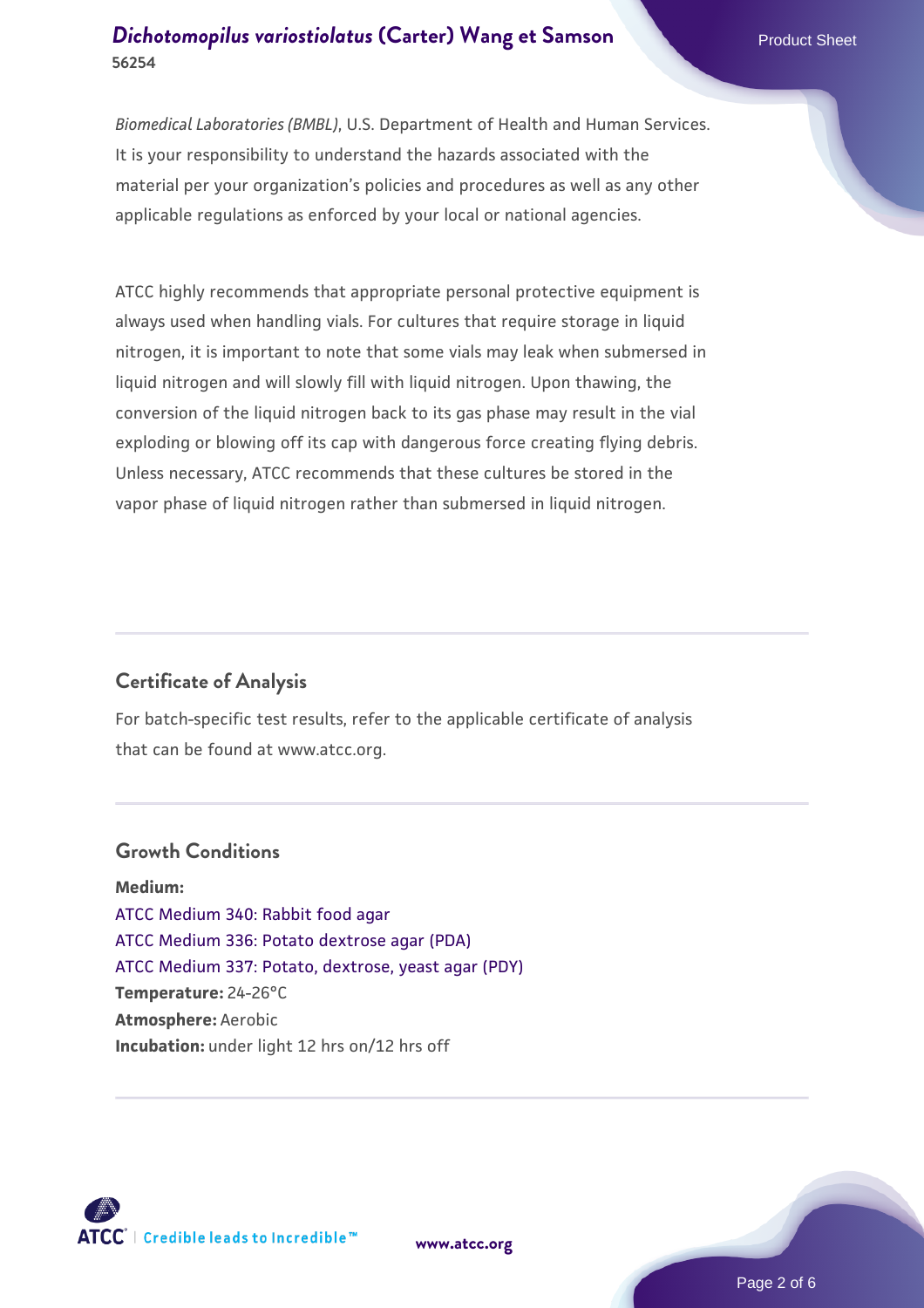## **Handling Procedures**

**Frozen ampoules** packed in dry ice should either be thawed immediately or stored in liquid nitrogen. If liquid nitrogen storage facilities are not available, frozen ampoules may be stored at or below -70°C for approximately one week. **Do not under any circumstance store frozen ampoules at refrigerator freezer temperatures (generally -20°C).** Storage of frozen material at this temperature will result in the death of the culture.

- 1. To thaw a frozen ampoule, place in a **25°C to 30°C** water bath, until just thawed (**approximately 5 minutes**). Immerse the ampoule just sufficient to cover the frozen material. Do not agitate the ampoule.
- 2. Immediately after thawing, wipe down ampoule with 70% ethanol and aseptically transfer at least 50 µL (or 2-3 agar cubes) of the content onto a plate or broth with medium recommended.
- 3. Incubate the inoculum/strain at the temperature and conditions recommended. Inspect for growth of the inoculum/strain regularly. The sign of viability is noticeable typically after 4-6 days of incubation. However, the time necessary for significant growth will vary from strain to strain.

#### **Notes**

For better sporulation, incubate under black light 12 hrs on/12 hrs off Additional information on this culture is available on the ATCC<sup>®</sup> web site at www.atcc.org.

#### **Material Citation**

If use of this material results in a scientific publication, please cite the material in the following manner: *Dichotomopilus variostiolatus* (Carter) Wang et Samson (ATCC 56254)

#### **References**



**[www.atcc.org](http://www.atcc.org)**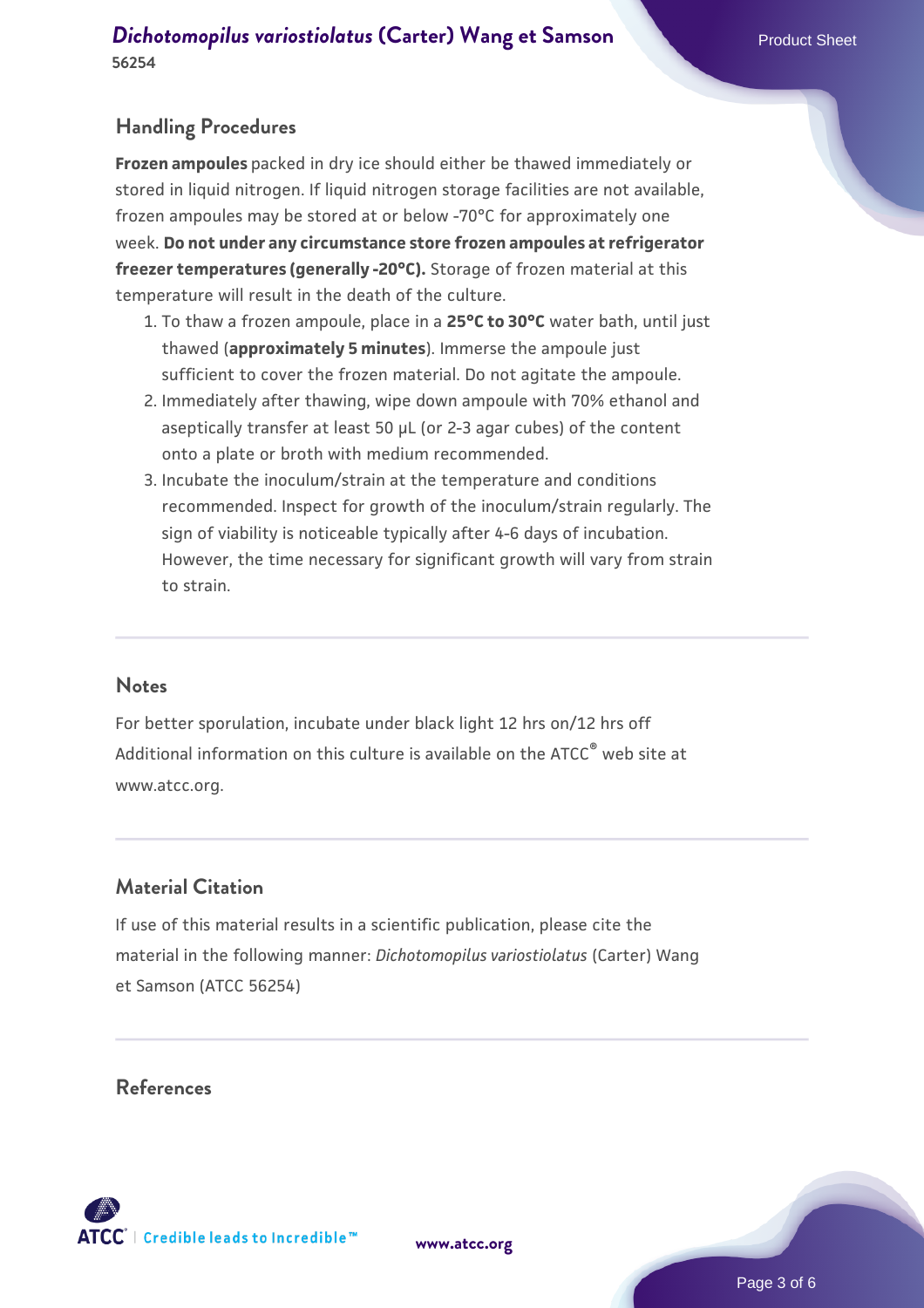#### **[Dichotomopilus variostiolatus](https://www.atcc.org/products/56254) [\(Carter\) Wang et Samson](https://www.atcc.org/products/56254) 56254**

References and other information relating to this material are available at www.atcc.org.

#### **Warranty**

The product is provided 'AS IS' and the viability of ATCC® products is warranted for 30 days from the date of shipment, provided that the customer has stored and handled the product according to the information included on the product information sheet, website, and Certificate of Analysis. For living cultures, ATCC lists the media formulation and reagents that have been found to be effective for the product. While other unspecified media and reagents may also produce satisfactory results, a change in the ATCC and/or depositor-recommended protocols may affect the recovery, growth, and/or function of the product. If an alternative medium formulation or reagent is used, the ATCC warranty for viability is no longer valid. Except as expressly set forth herein, no other warranties of any kind are provided, express or implied, including, but not limited to, any implied warranties of merchantability, fitness for a particular purpose, manufacture according to cGMP standards, typicality, safety, accuracy, and/or noninfringement.

#### **Disclaimers**

This product is intended for laboratory research use only. It is not intended for any animal or human therapeutic use, any human or animal consumption, or any diagnostic use. Any proposed commercial use is prohibited without a license from ATCC.

While ATCC uses reasonable efforts to include accurate and up-to-date information on this product sheet, ATCC makes no warranties or representations as to its accuracy. Citations from scientific literature and patents are provided for informational purposes only. ATCC does not warrant

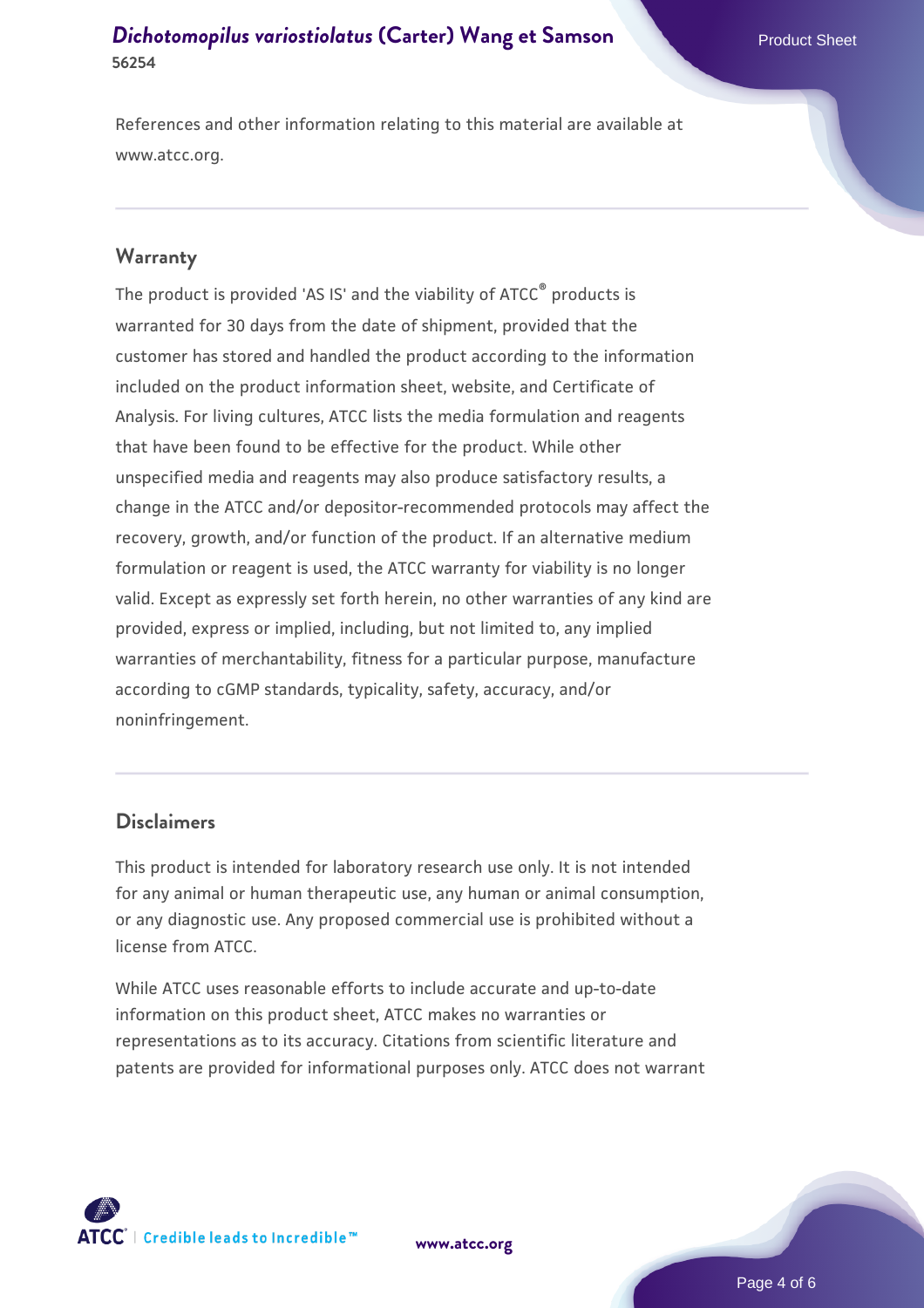#### **[Dichotomopilus variostiolatus](https://www.atcc.org/products/56254) [\(Carter\) Wang et Samson](https://www.atcc.org/products/56254) 56254**

that such information has been confirmed to be accurate or complete and the customer bears the sole responsibility of confirming the accuracy and completeness of any such information.

This product is sent on the condition that the customer is responsible for and assumes all risk and responsibility in connection with the receipt, handling, storage, disposal, and use of the ATCC product including without limitation taking all appropriate safety and handling precautions to minimize health or environmental risk. As a condition of receiving the material, the customer agrees that any activity undertaken with the ATCC product and any progeny or modifications will be conducted in compliance with all applicable laws, regulations, and guidelines. This product is provided 'AS IS' with no representations or warranties whatsoever except as expressly set forth herein and in no event shall ATCC, its parents, subsidiaries, directors, officers, agents, employees, assigns, successors, and affiliates be liable for indirect, special, incidental, or consequential damages of any kind in connection with or arising out of the customer's use of the product. While reasonable effort is made to ensure authenticity and reliability of materials on deposit, ATCC is not liable for damages arising from the misidentification or misrepresentation of such materials.

Please see the material transfer agreement (MTA) for further details regarding the use of this product. The MTA is available at www.atcc.org.

#### **Copyright and Trademark Information**

© ATCC 2021. All rights reserved. ATCC is a registered trademark of the American Type Culture Collection.

#### **Revision**

This information on this document was last updated on 2021-05-19

#### **Contact Information**



**[www.atcc.org](http://www.atcc.org)**

Page 5 of 6